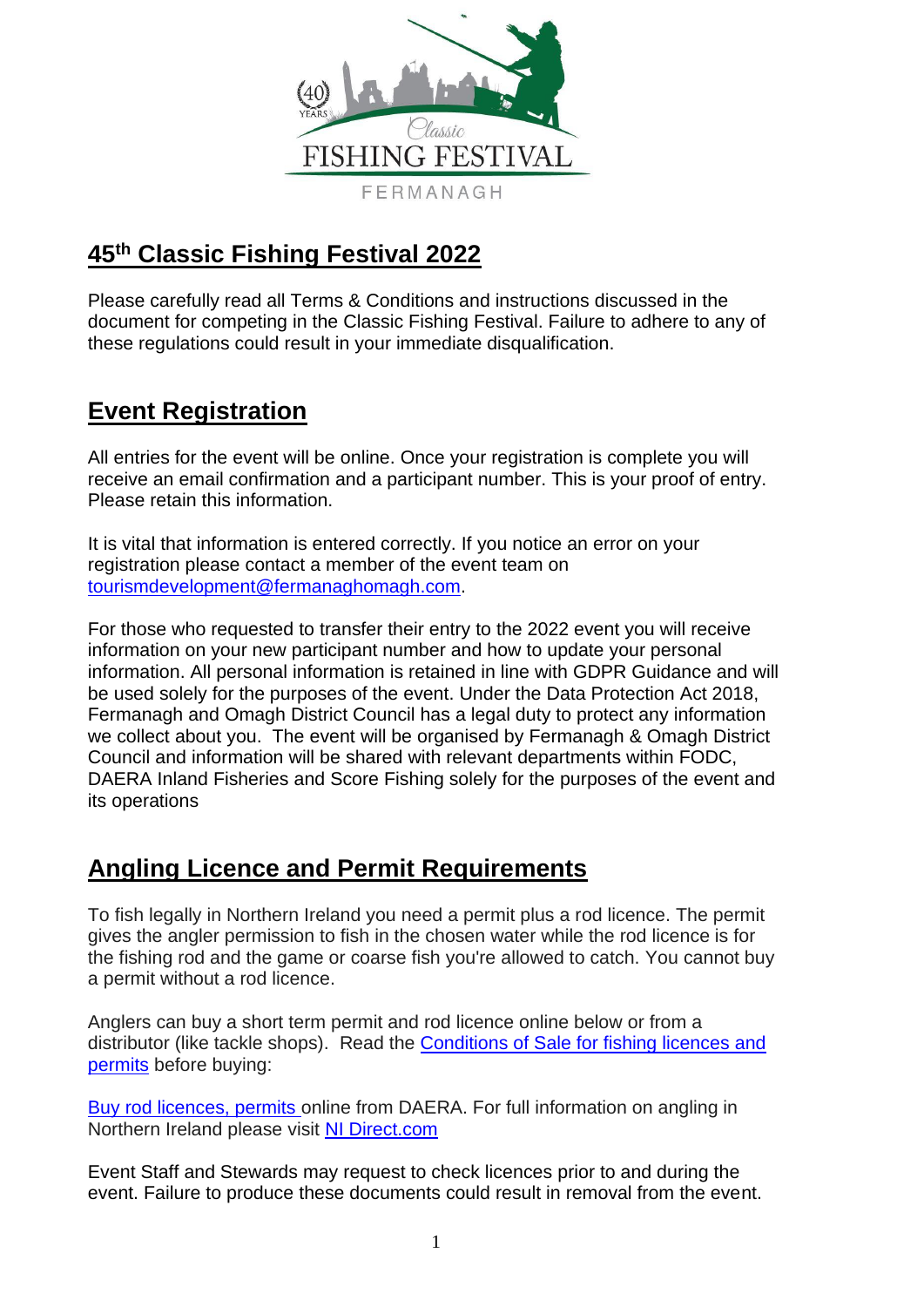**It is the responsibility of each participant to purchase or hold the correct licence.** 

### **Score Fishing App – New for 2022**

We are pleased to be able to use a new app created by Score Fishing as a new and efficient way to manage our event entries and scoring.

The online management of event participants, and weight recording will be used for the first time in 2022 and will assist in our delivery of a Covid compliant event.

### **Health & Safety**

The organisation of this year's event is under the stewardship of Fermanagh & Omagh District Council and DAERA Inland Fisheries. While the organisers have a duty of care towards all participants you are reminded that you also have responsibly for your own safety. Do not take unnecessary risks, follow the advice of organisers and section stewards and use only approved routes when accessing your peg. A basic first aid pack is available from the section stewards, at least one of whom on each section is trained in First Aid and Water Rescue.

In the event of an emergency, provision has been made to bring assistance to the scene as quickly as possible.

**The event will be required to adhere to and comply with all COVID -19 Restrictions as per Northern Ireland Government legislation and Public Health Agency Advise. In the incidence that you feel unwell or develop symptoms we ask that you alert a Steward or member of staff as soon possible.** 

### **Draw and Fishing Times**

**This will be done at 10am on Monday and Wednesday and 9:00am on Friday at the Fermanagh Lakeland Forum.** This will be undertaken under supervision and by drawing a peg from the ballot box. Please ensure you have your event registration details with you at each draw.

Maps and directions will also be available at the Visitor Information Centre at Enniskillen Castle, the event website and the Fishing, Tackle and Bait Shop on the Sligo Road in advance of and during the event period.

Anglers must arrange their own transport to their allocated peg. Please do not block any gates, farm roads or laneways with your vehicle and safely secure all contents.

#### **Fishing times are from 1pm – 6pm on Monday 9 and Wednesday 11 May and from 11:30am – 4:30pm on Friday 13 May.**

If unforeseen circumstances dictate that a section cannot be started in time the section steward has discretion to delay the start but only where strictly necessary.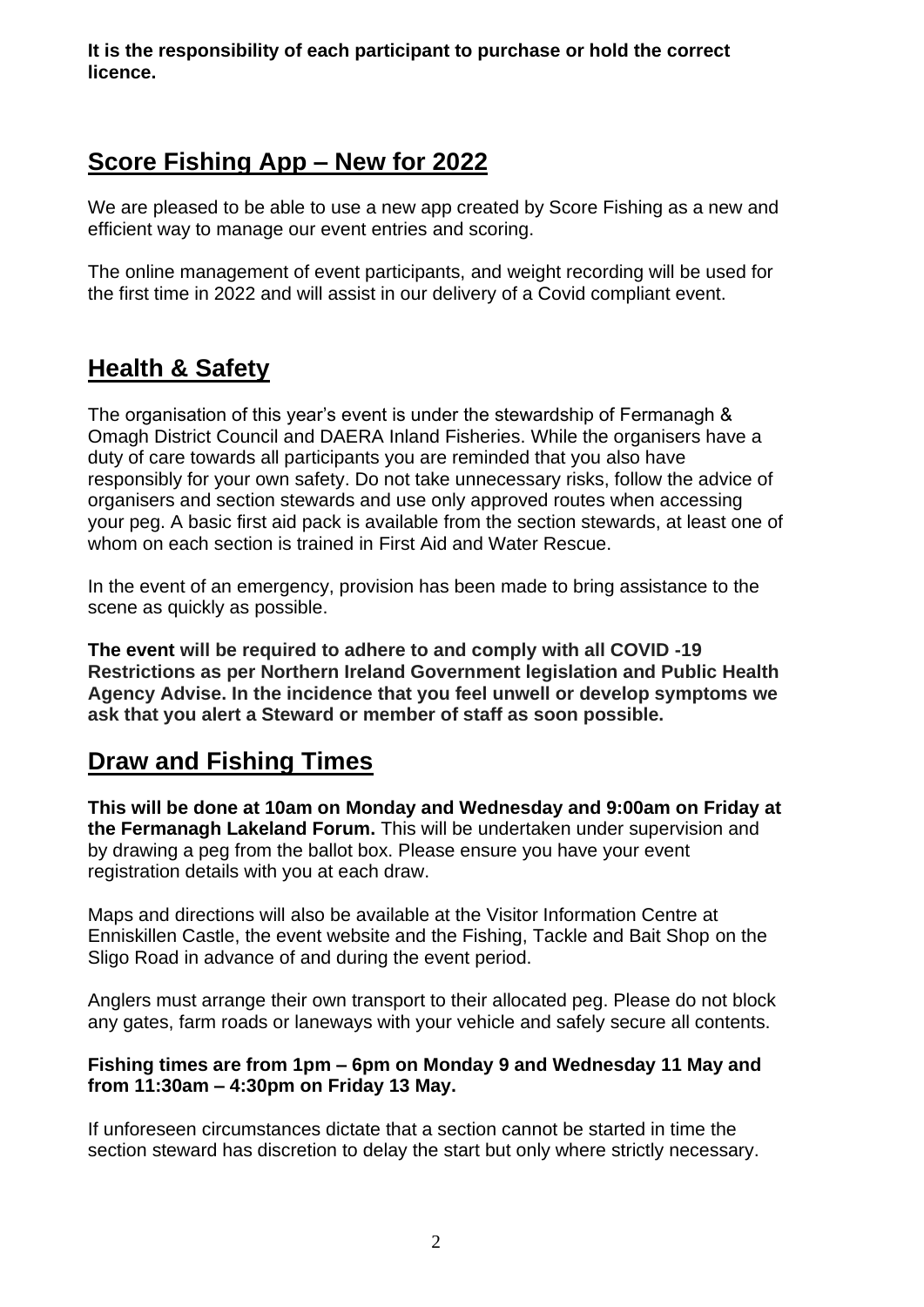# **Weigh In**

No competitor shall leave his peg after the end of the match until his catch has been weighed-in or he has declared to the Steward that he does not wish to be weighedin.

The **Score Fishing App** will be used for the recording and input of results. Event Stewards will weigh each anglers catch and enter onto the Score Fishing App. Once both the steward and angler are agreed on the weight of the catch, the angler must provide a digital signature on the app and the score is signed off. Once a signature has been provided no changes will be made and no further opportunity to appeal will be given. The results are then automatically recorded and updated on the event leader board. **Event staff will publish these figures daily on the event Facebook page and website.**

During the competition if circumstances require it, a Steward shall have authority to weigh-in fish caught by a participant and return these to the water after recording the weight to the benefit of the participant. Such fish shall be returned within the swim of the competitor concerned, unless the Referee agrees to their transfer elsewhere provided it shall not be in the swim of any other competitor.

## **Prizes**

Daily prize winners and overall prize winners will be awarded their prize by payment directly into their bank account via BACs transfer. Cheques are no longer issued from the Council for sterling account holders. If you received a prize throughout the week please alert a member of the Event Staff at one of the draws or at the Prize Gala and you will be asked to complete a form with your details which we will submit to our Finance Department to process payment.

Prize winners who do not have a sterling account will be paid via cheque. Any associated transaction fee will not be covered by Council and will be borne by the recipient.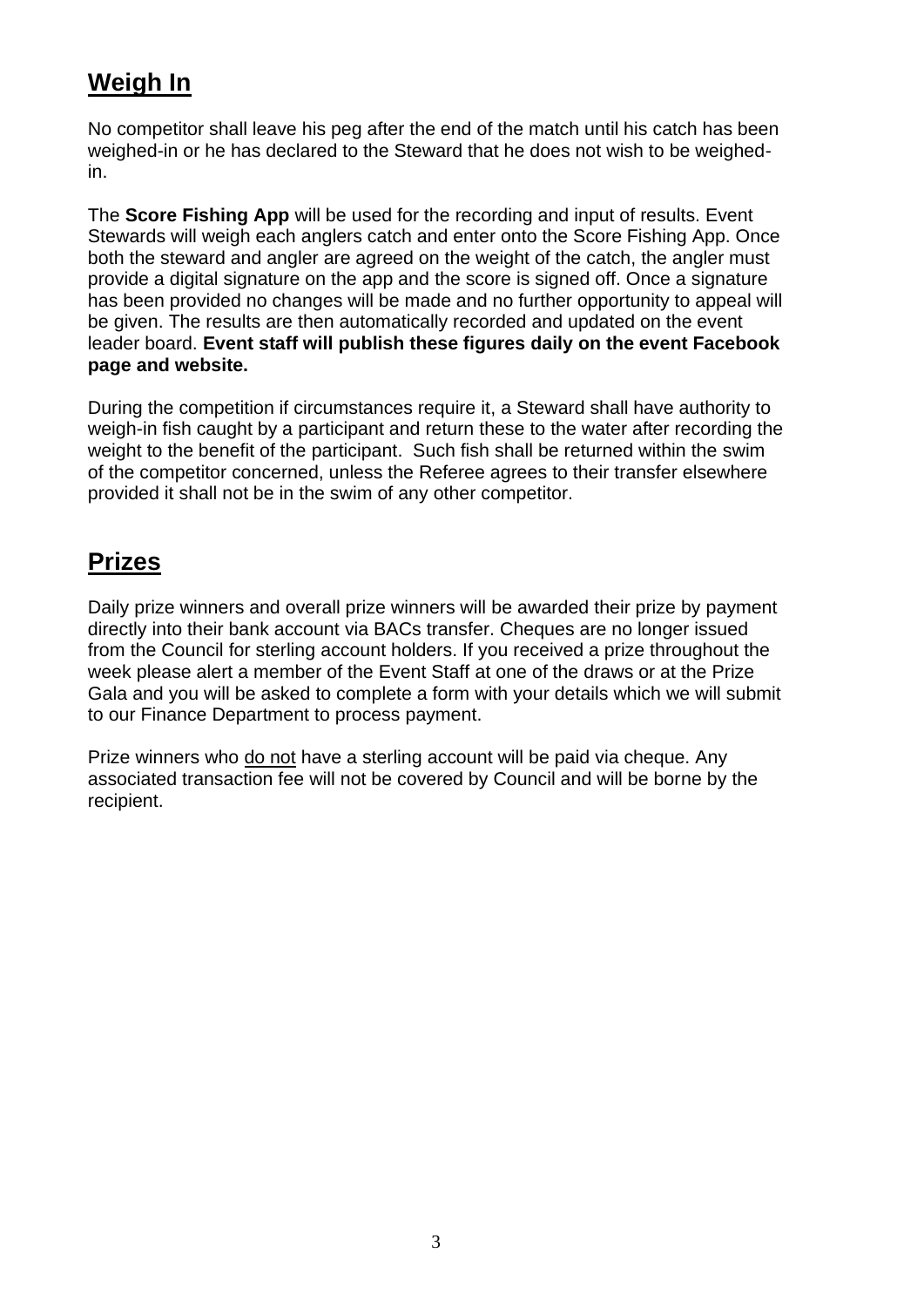

# **Fermanagh Classic Fishing Festival 2022**

### **Angling Rules as drawn up by the UCFF**

1. Competitors must play and land their own fish without assistance. Competitors who due to extenuating circumstances, i.e. infirmity or illness, require assistance, must contact the match referee prior to the draw.

2. Fishing shall commence at the given signal and prior to that no competitor shall disturb the water in his swim other than to wet ground bait, clear weed, position keep nets and plumb the depth. In plumbing the depth only simple weight or plummets may be used. No bait to be introduced at this time.

3. Competitors shall provide themselves with a keepnet - minimum length of six feet and with rings of a minimum diameter of fifteen inches. More than one such net may be used. All live fish are eligible for weighing-in, except salmon, trout, eels and pike. All fish caught shall be returned alive to the water.

4. Competitors must fish from a point not less than three feet from the shortest line between the numbered pegs and the water. The fishing areas shall normally be defined by points mid-way between the competitor's peg and those of his upstream and downstream neighbours. In running water the swim boundary shall be from the competitor's peg to the next peg downstream. An angler can wade other than for the purposes of positing his keepnet(s) provided he remains within 1 yard of the water's edge. If a competitor is in doubt over the location of his fishing site he must seek clarification from the Steward.

5. Fishing shall cease on the signal termination the contest. If an angler is playing a fish at this moment he will be permitted an additional fifteen minutes in which to play and land the fish.

6. The Stewards shall supervise the weighing in of the catch to the nearest subdivision on scales provided by the organisers and shall mark the weight cards of the competitors. No competitor shall leave his peg after the end of the match until his catch has been weighed-in or he has declared to the Steward that he does not wish to be weighed-in. The Steward will then supervise the return of whatever fish he has to the water. During the competition if circumstances require it a Steward shall have authority to weigh-in fish caught by a competitor and return these to the water after recording the weight to the benefit of the competitor concerned, unless the Referee agrees to their transfer elsewhere provided it shall not be in the swim of any other competitor.